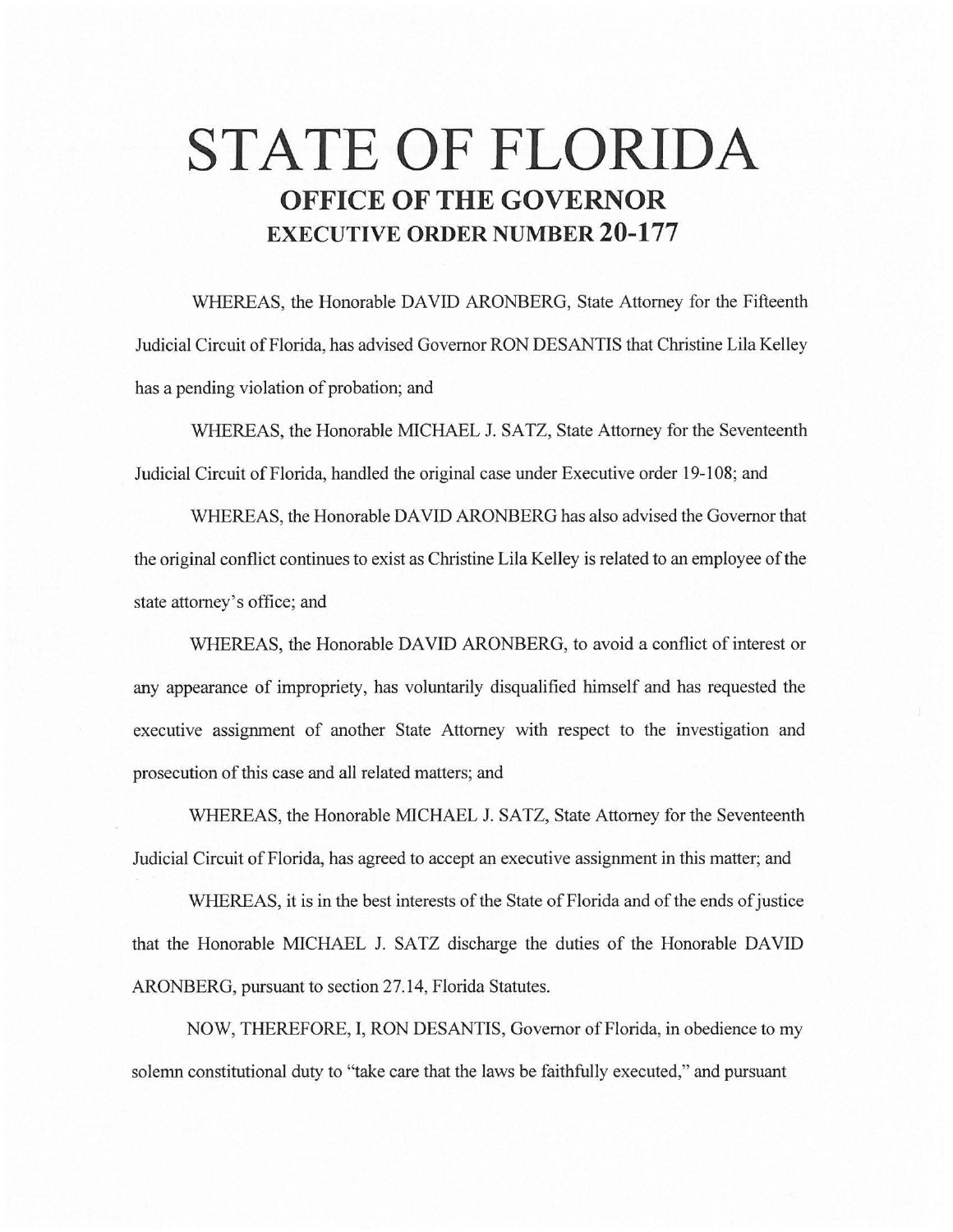to the Constitution and laws of the State of Florida, issue the following Executive Order, effective immediately:

## Section 1.

The Honorable MICHAEL J. SATZ, State Attorney for the Seventeenth Judicial Circuit of Florida, referred to as the "Assigned State Attorney," is assigned to discharge the duties of the Honorable DAVID ARONBERG, State Attorney for the Fifteenth Judicial Circuit of Florida, as they relate to the investigation, prosecution, and all matters related to Christine Lila Kelley.

### Section 2.

The Assigned State Attorney or one or more Assistant State Attorneys and Investigators, who have been designated by the Assigned State Attorney, shall proceed immediately to the Fifteenth Judicial Circuit of Florida, and are vested with the authority to perform the duties prescribed herein.

### Section 3.

All residents of the Fifteenth Judicial Circuit are requested, and all public officials are directed, to cooperate and render whatever assistance is necessary to the Assigned State Attorney, so that justice may be served.

### Section 4.

The period of this Executive Assignment shall be for one (1) year, to and including July 22, 2021.